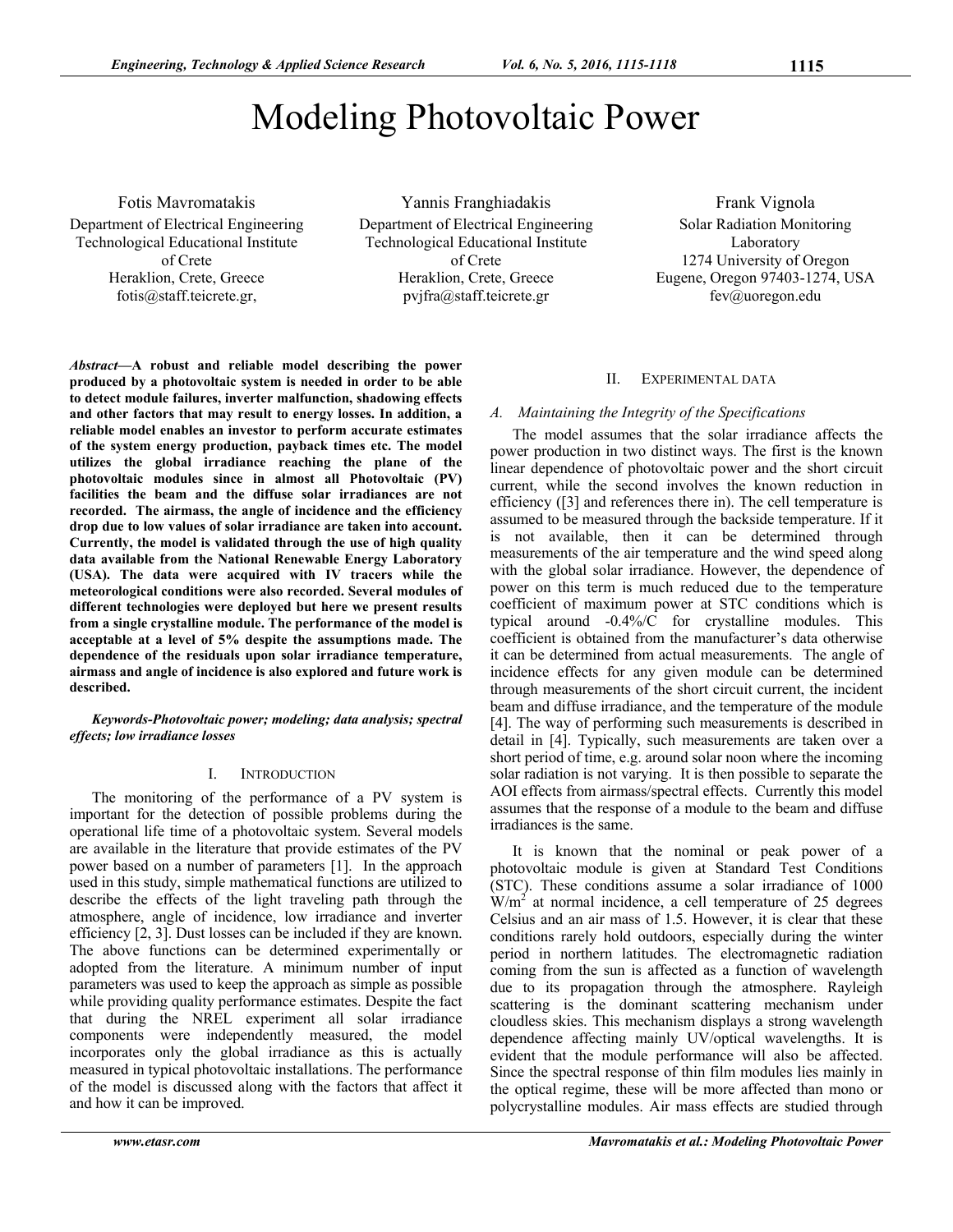measurements of the short circuit current according to the method described in [4]. The data are reduced to STC conditions by correcting for the temperature and the instantaneous solar irradiance acquired during the irradiance acquired during the measurements. Such measurements are especially useful since photovoltaic modules can be used to assess the spectrally averaged solar irradiance incident upon the module. The dependence of the produced DC power upon the air mass is examined through this function to a first approximation.



Fig. 1. The ratio of normalized power to normalized short circuit current is related to the efficiency of the module. Data are from a single crystalline module during its deployment at Cocoa, FL.

It is also known that at low light levels photovoltaic efficiency is reduced in a nonlinear way. The effect of the shunt resistance becomes important since the total resistance of the module during operation approaches the value of the shunt resistance. The percentage loss of power due to the shunt resistance increases at low solar irradiances. In order to study the effect of the change of the efficiency of a module as a function of solar irradiance stainless steel meshes of various transmittances were constructed. These meshes when used in various combinations allow us to vary the incoming solar irradiance by a factor of 10. The backside module temperature is recorded along with the solar irradiance with and without the mesh. The unobstructed solar irradiance in front of the mesh is used to assess the stability of the ambient conditions. The resulting data can be used to model the performance of modules of the same technology, e.g. single or multi crystalline, amorphous Si, etc. Another simplified approach utilizes good quality IV curves of a module under different solar irradiances as in the NREL data. It relies on the fact that the short circuit current under typical conditions is not affected by the shunt resistance and that the power is affected by air mass and angle of incidence in the same way as the short circuit current. The selected data satisfy the following conditions: air mass less than 2, angle of incidence less than 60 degrees and global irradiance less than  $1000 \, \text{W/m}^2$ . The instantaneous maximum power and short circuit current are corrected for temperature and normalized to their STC values. Subsequently, the two quantities are divided to form a ratio independent of airmass and angular effects. The ratio is plotted

as a function of normalized incoming solar irradiance as in Figure 1.

### III. VALIDATION DATA

Currently, the model takes into account the solar irradiance, the cell temperature, the angle of incidence, and the low irradiance performance. Runs are conducted with and without the air mass correction which to a first approximation is assumed to be that of the short circuit current. High quality validation data are required to check the performance of the model. NREL carried out a field campaign at three different sites in the United States and with several PV modules of different technologies at different climatic conditions [5]. Quality assessment methods were implemented by NREL to create a reliable data base that can be used by scientists for validation and performance purposes. The regular maintenance of the experiment along with the quality of the measurement equipment provided specific measurement errors.

In this work data acquired from a single-crystalline silicon module are processed. The module was first deployed at a tilt of 28°.5 and an azimuth of 180° in Cocoa, FL (subtropical climate) for more than one year. During this time I-V traces were recorded every five minutes along with several environmental parameters. The same module was then deployed at Eugene, OR (marine climate) at a tilt of 44<sup>°</sup> and an azimuth of 180°. NREL performed indoor performance measurements at Standard Test Conditions (STC) of the deployed modules. The adopted STC power used in the calculations is 83 Watts. The data from the two different sites mentioned above offer an excellent tool to study the effects of diverse climates upon the performance of a module.

## IV. DISCUSSION

A first version of the model has been presented in [3] along with the mathematical expressions describing the various factors that affect the photovoltaic power. As already mentioned the model can be improved if diffuse and beam solar irradiance data are available. The model adopts the spectral function that describes the effects of the propagation of sunlight through the atmosphere upon the short circuit current as given in [4] and [6]. A fourth degree polynomial is determined through measurements of the short circuit current at various air masses during a day. It is noted that actual atmospheric conditions are not stable during the day leading to differences before and after solar noon. Formally, maximum power point measurements should be conducted but these should be corrected for the low irradiance losses. A separate function refers to the effect caused by the fact that light does not enter the module at normal incidence. A generic curve normalized to unity at zero angle of incidence can be adopted from [4, 6] or separate measurements can be carried out using the module under study. The model also takes into account the reduction in efficiency of a cell or module when operating under solar irradiances significantly less than that of the standard test conditions. The influence of other effects can be included in the model if their functions are known. Seasonal dust effects can be included to the model if related data are available from independent sources. A fixed factor may be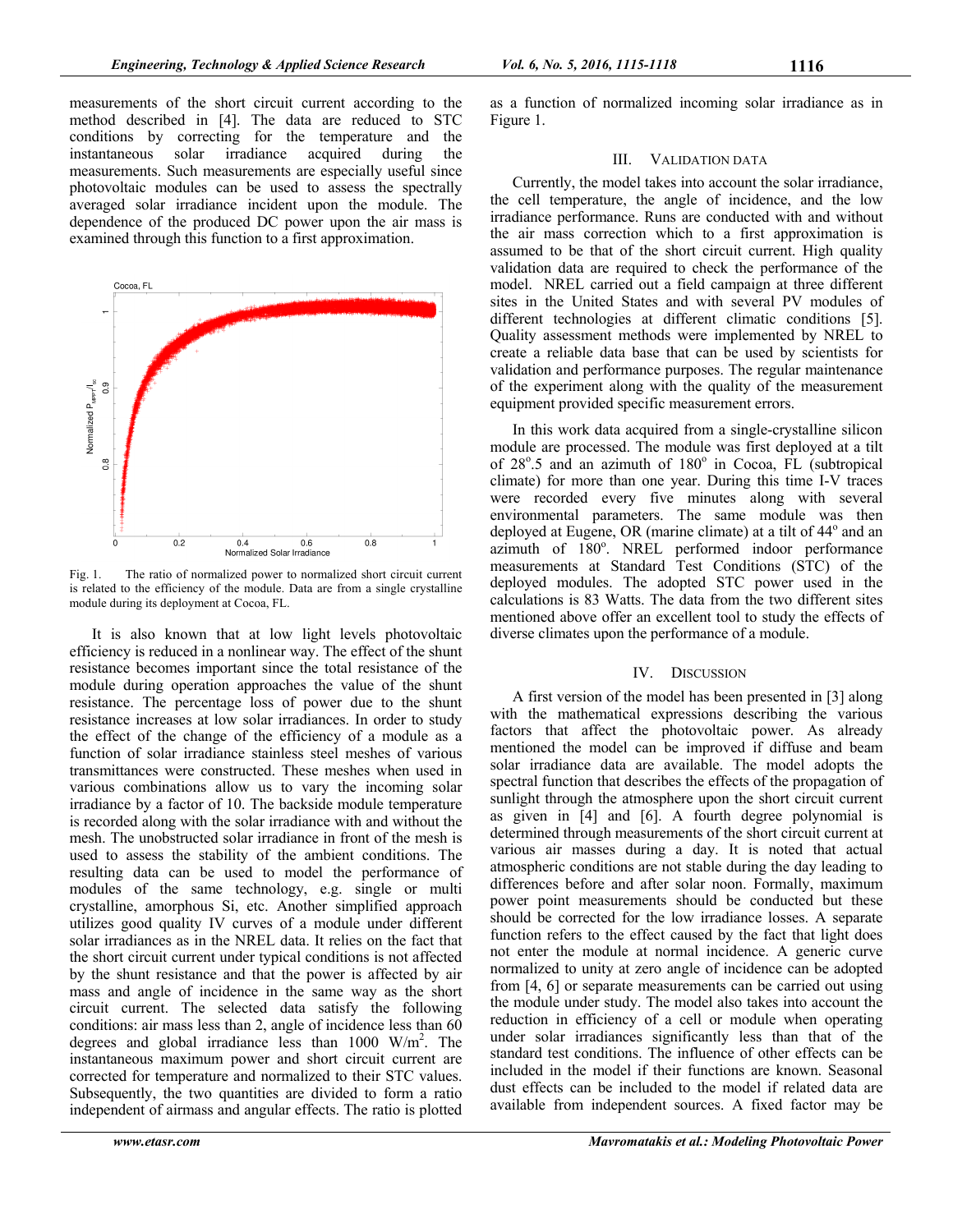used to account for the aging of the modules. If the module is new, this factor can be set to 1.

NREL provides error estimates for all the data available from this experiment. The relative errors on the MPPT photovoltaic power and the solar irradiance, among other parameters, were calculated. In the current analysis the selected data are characterized by relative errors of less than 2% in both PV power and solar irradiance. Two data sets were created for the model validation, one for each of the sites with experimental data adopting the constraint of 2%. The data set from Eugene, OR contains 21552 different measurements, while the data set from Cocoa, FL contains 24776 measurements.

The ratio between model and measured or experimental data is calculated as  $P_{model}/P_{data}$ , while the percent difference between the model and the measured data is calculated as  $(P_{model}-P_{data})/P_{data}$ . Histograms of the percentage difference are created and fit with Gaussian profiles to determine the sigma of the distribution. Figure 2 shows the histogram of the percentage difference between modeled and observed values of PV power for Cocoa, FL. Figure 3 shows the corresponding plot for Eugene, OR. A Gaussian fit to the Cocoa, FL histogram results in a sigma of 0.012, while the sigma for the Eugene, OR data is 0.016. The one sigma limit is accompanied by a possibility of 68% which is not large enough to confidently limit a parameter. Adopting the three sigma confidence limit, the typical uncertainty of the model is around 0.05 or 5%. Examination of the actual power produced by the module and that estimated by the model shows a linear relation with the scatter increasing at the lower values of the power (Figure 4).

A number of reasons may explain this behavior. The variation of efficiency as a function of solar irradiance should be determined by laboratory measurements at predetermined conditions. However, such detailed data are not available in the data sheet. Usually, the reduction in efficiency at a level of e.g. 200 W/m<sup>2</sup> is quoted by the manufacturers. The air mass effect is more complicated than the polynomial expression adopted in the calculations and its unique dependence upon the elevation of the sun. Precipitable water and the aerosol content of the atmosphere are expected to affect the performance of a module. Note also that the atmospheric conditions are not stable during the day but this effect cannot be modeled in the absence of detailed data as is generally the case, e.g. a grid connected photovoltaic power facility. In addition, the air mass effect is less important in single or multi crystalline modules because their spectral response is less affected by the scattering of light in the atmosphere. Amorphous Si or CdTe modules are more affected due to their bluer response. The NREL data include modules of different technologies including CdTe, CIGS, a-Si which will be strongly affected by the spectral distribution of light during low sun elevation angles. Different functions will be required to account for the actual implications of the atmospheric conditions upon the power production. A simple model using a small number of input parameters is validated against quality data from an experiment carried out at different climatic conditions in USA. The current analysis suggests an accuracy of the model of around 5%. The full analysis of all

module technologies will provide an even better assessment of its performance.



Fig. 2. The histogram of the percentage difference between modeled and measured photovoltaic power for Cocoa, FL.



Fig. 3. The histogram of the percentage difference between modeled and measured photovoltaic power for Eugene, OR.



Fig. 4. A one to one plot of the measured and modeled photovoltaic power from the single crystalline module under consideration.